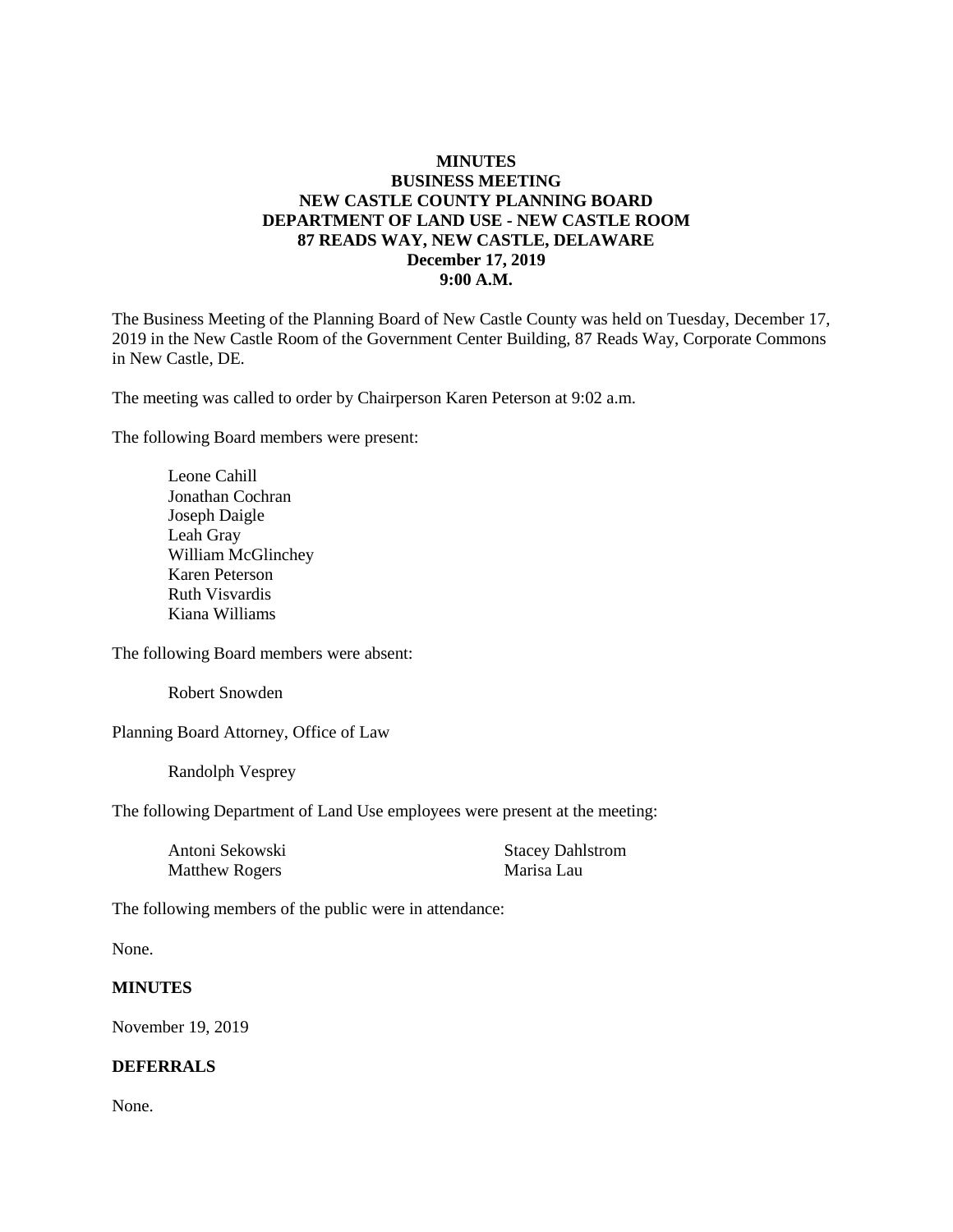#### **BUSINESS**

**App. 2019-0541-Z.** North side of Silverside Road, South side of Wilmont Drive. This is a County Initiated rezoning at **3203 Silverside Road** of 0.35 acres from Neighborhood Conservation (NC-15) to Neighborhood Conservation (NC-15) with a Historic Overlay (H). **Ord. 19-088 will rezone 0.35 acres from Neighborhood Conservation (NC-15) to Neighborhood Conservation (NC-15) with a Historic Overlay (H)**. NC-15. CD 2. Brandywine Hundred. (T.P. 06-052.00-232)

The Department has considered the *Standards for Zoning Map amendment* in Section 40.31.410, A through E, the proposed rezoning, and comments received from agencies and the public. Based on this analysis the Department is of the opinion that the standards are met by this proposal. The Department of Land Use recommends **APPROVAL** of Ordinance 19-088.

At its business meeting held December 17, 2019 the Planning Board considered the recommendation offered by the Department of Land Use. On a motion by Ms. Cahill and seconded by Ms. Williams, the Board voted to recommend **APPROVAL** of Ordinance 19-088. The motion was adopted by a vote of 8-0-0-1 (Yes: Cochran, Cahill-Krout, Daigle, Gray, McGlinchey, Williams, Visvardis, Peterson; No: none; Abstain: none; Absent: Snowden).

In discussion preceding the vote, the following comments were offered:

Ms. Peterson inquired what would happen to the Historic overlay if the dwelling was destroyed. Betsy Hatch, Historic Preservation Planner for Land Use, replied that the overlay would remain even if the house no longer existed. Property owners would be required to go through the rezoning process again to remove the zoning designation. She also mentioned that the County Code contains provisions to prevent demolition by neglect.

In reply to a question from Ms. Visvardis about plans for the property, Ms. Hatch emphasized that the owners initiated the rezoning process to protect the historic dwelling going forward. They became interested in this option after the bank barn, located on the abutting parcel to the west, was demolished several years ago. The rezoning application submitted by the owners stated their intent to continue the residential use of the property.

Regarding the adaptive reuse provisions in Article 15 of the NCCC, Ms. Hatch and Antoni Sekowski, Planning Manager, indicated that it would be difficult to establish an office use with required parking on the property due to the small lot size. Variances from the Board of Adjustment and another Historic Review Board hearing would be needed. As a residential property, the owners could establish a home office by right if they wanted.

Ms. Peterson asked if the owners could apply for a tax exemption. Ms. Hatch and Stacey Dahlstrom, Planning Manager, replied that the Department is working on a new application with the Finance Department for a recently reinstated County program offering tax exemptions for historic properties. Properties that are located within an Historic zoning district or listed on the National Register of Historic Places are eligible for the program. The owners began the rezoning process before they knew about the program, but they would be eligible for it.

Randy Vesprey, Planning Board Attorney, informed the board that the applicants for App. 20190596 (Eagle Hunt) have appealed the board decision on the subdivision variance to County Council.